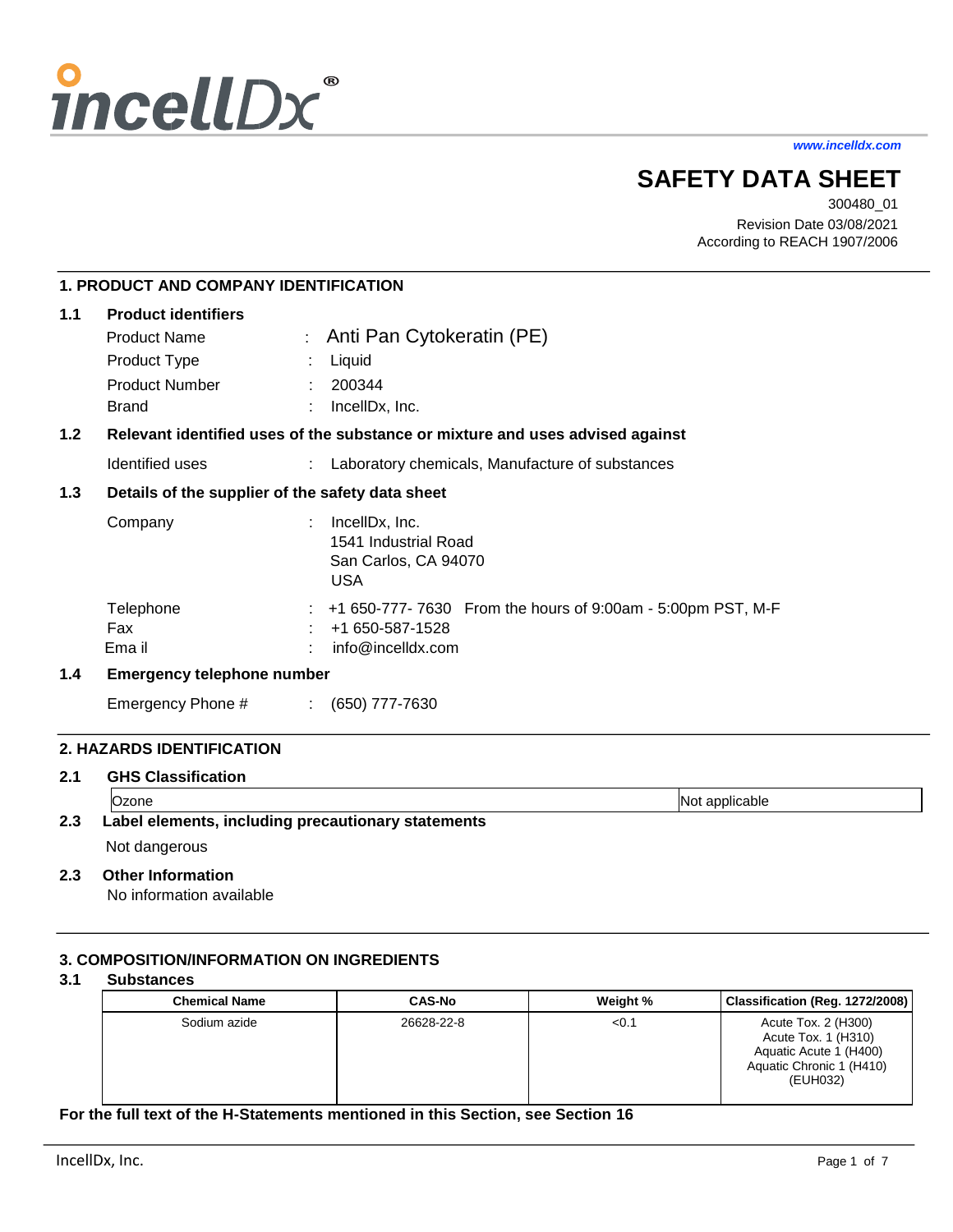### **4. FIRST AID MEASURES**

#### **4.1 Description of first aid measures**

#### **Note to physician**

Treat symptomatically

#### **If inhaled**

Move to fresh air

#### **In case of skin contact**

Wash off immediately with soap and plenty of water while removing all contaminated clothes and shoes.

#### **In case of eye contact**

Immediately flush with plenty of water. After initial flushing, remove any contact lenses and continue flushing for at least 15 minutes.

#### **If swallowed**

Clean mouth with water. Drink plenty of water.

#### **5. FIREFIGHTING MEASURES**

#### **5.1 Flammable properties**

Not flammable

**Flash Point** Not determined

#### **5.2 Extinguishing media**

Use extinguishing measures that are appropriate to local circumstances and the surrounding environment.

# **5.3 Explosion Date**

**Sensitivity to Mechanical Impact**  None

**Sensitivity to Static Discharge** 

None

#### **5.4 Protective equipment and precautions for firefighters**

As in any fire, wear self-contained breathing apparatus pressure-demand, MSHA/NIOSH (approved or equivalent) and full protective gear.

# **6. ACCIDENTAL RELEASE MEASURES**

#### **6.1 Personal precautions, protective equipment and emergency procedures**

**For non-emergency personnel**  Ensure adequate ventilation.

# **6.2 Environmental precautions**

Try to prevent the material from entering drains or water courses.

# **6.3 Methods and materials for containment and cleaning up**

#### **Methods for containment**

Prevent further leakage or spillage if safe to do so.

#### **Method for cleanup**

Pick up and transfer to properly labeled containers.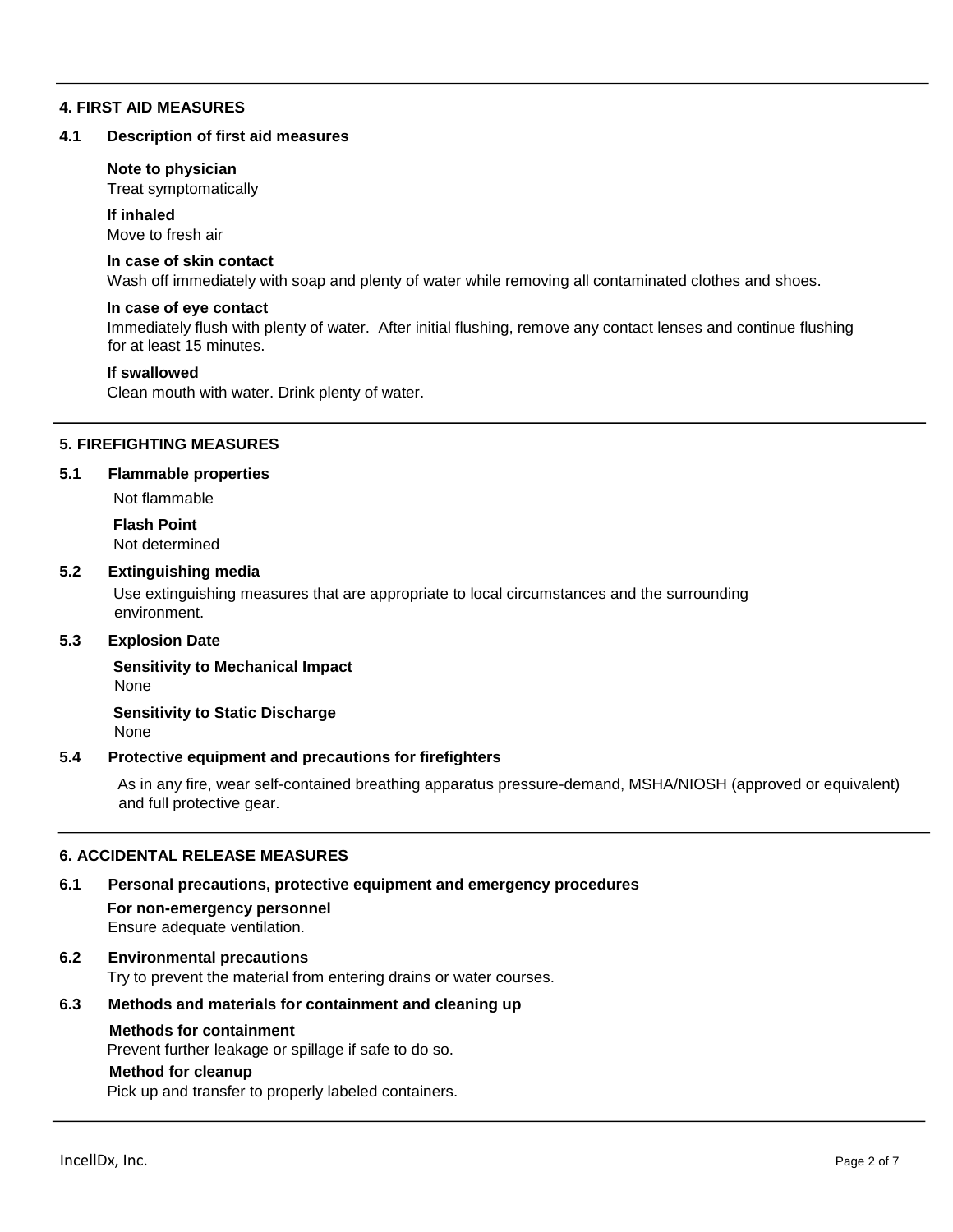# **7. HANDLING AND STORAGE**

# **7.1 Precautions for safe handling**

### **Advice for safe handling**

Handle in accordance with good industrial hygiene and safety practice.

# **7.2 Technical measures/Storage conditions**

Keep containers tightly closed in a dry, cool and well-ventilated place.

# **8. EXPOSURE CONTROLS/PERSONAL PROTECTION**

#### **8.1 Exposure guidelines**

This product does not contain any hazardous materials with occupational exposure limits established by the region specific regulatory bodies.

| <b>Chemical Name</b>            | <b>ACGIH TLV</b>                                                               | <b>OSHA PEL</b>                                                                                   | <b>NIOSH IDLH</b>                                 |
|---------------------------------|--------------------------------------------------------------------------------|---------------------------------------------------------------------------------------------------|---------------------------------------------------|
| Sodium azide 26628-<br>$22 - 8$ | Ceiling: 0.29 mg/m <sup>3</sup> NaN3 Ceiling:<br>0.11 ppm Hydrazoic acid vapor | (vacated) S*<br>(vacated) Ceiling: 0.1 ppm HN3<br>(vacated) Ceiling: $0.3 \text{ mg/m}^3$<br>NaN3 | Ceiling: 0.1 ppm HN3 Ceiling: 0.3<br>$ma/m3$ NaN3 |

*NIOSH IDLH: Immediately Dangerous to Life or Health*

#### **Other Exposure Guidelines**

Vacated limits revoked by the Court of Appeals decision in AFL-CIO v. OSHA, 965 F.2d 962 (11th Cir., 1992).

#### **Engineering measures**

Showers, Eyewash stations, Ventilation systems

# **8.2 Individual protection measures**

#### **Hygiene measures**

Handle in accordance with good industrial hygiene and safety practice.

#### **Eye/face protection**

No special protective equipment required.

#### **Skin and body protection**

No special protective equipment required.

#### **Respiratory Protection**

If exposure limits are exceeded or irritation is experienced, NIOSH/MSHA approved respiratory protection should be worn. Positive-pressure supplied air respirators may be required for high airborne contaminant concentrations. Respiratory protection must be provided in accordance with current local regulations.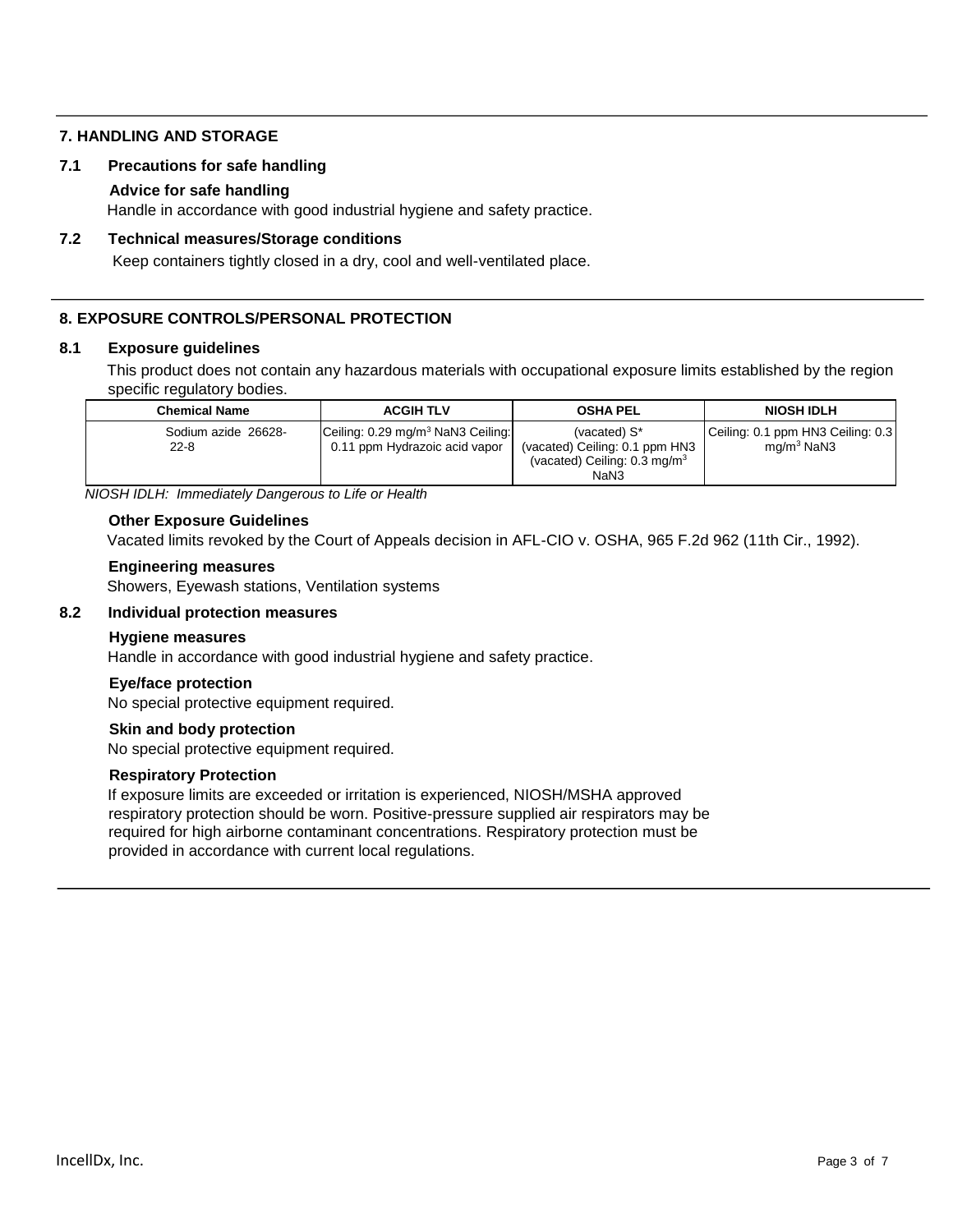# **9. PHYSICAL AND CHEMICAL PROPERTIES**

#### **9.1 Information on basic physical and chemical properties**

| a) | Appearance                 | No information available |
|----|----------------------------|--------------------------|
| b) | Odour                      | No information available |
| c) | Odour Threshold            | No information available |
| d) | Physical State @20°C       | No information available |
| e) | рH                         | 7.2                      |
| f) | <b>Flash Point</b>         | No information available |
| g) | Autoignition temperature   | No information available |
| h) | Decomposition temperature  | No information available |
| i) | Boiling point/range        | No information available |
| j) | Melting point/range        | No information available |
| k) | Flammability limits in air | No information available |
| I) | <b>Explosion limits</b>    | No information available |
| m) | Specific gravity           | No data available        |
| n) | Solubility                 | No information available |
| o) | Evaporation rate           | No information available |
| p) | Vapor density              | No data available        |
| q) | VOC content (%)            | No information available |

#### **10. STABILITY AND REACTIVITY**

#### **10.1 Chemical stability** Stable under recommended storage conditions.

- **10.2 Incompatible products** None known based on information supplied.
- **10.3 Conditions to avoid** None known based on information supplied.
- **10.4 Hazardous decomposition products** None known based on information supplied.

# **10.5 Hazardous polymerization**

Hazardous polymerization does not occur.

# **11. TOXICOLOGICAL INFORMATION**

#### **11.1 Information on toxicological effects**

Product does not present an acute toxicity hazard based on known or supplied information.

| <b>Chemical Name</b><br>LD50 Oral |                    | <b>LD50 Dermal</b>                | <b>LC50 Inhalation</b> |
|-----------------------------------|--------------------|-----------------------------------|------------------------|
| Sodium azide                      | 27 mg/kg<br>( Rat⊹ | 50 mg/kg (Rat) 20 mg/kg<br>Rabbit |                        |

# **11.2 Chronic toxicity**

**Target Organ Effect** None known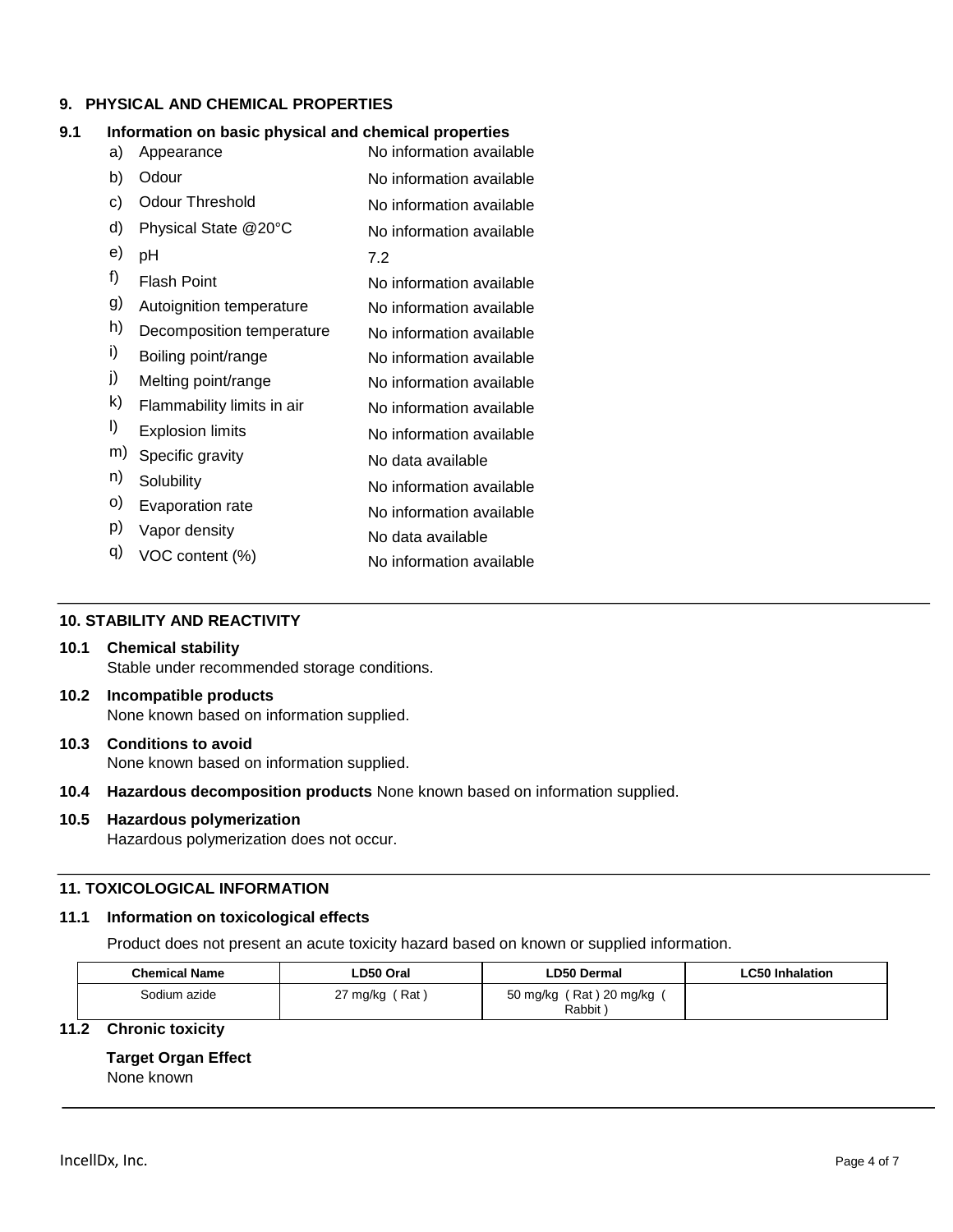# **12. ECOLOGICAL INFORMATION**

# **12.1 Ecotoxicity**

The environmental impact of this product has not been fully investigated.

| <b>Chemical Name</b> | <b>Toxicity to algae</b> | <b>Toxicity to fish</b>                                                                                                                               | <b>Toxicity to</b><br>microorganisms | Toxicity to daphnia and<br>other aquatic invertebrates |
|----------------------|--------------------------|-------------------------------------------------------------------------------------------------------------------------------------------------------|--------------------------------------|--------------------------------------------------------|
| Sodium azide         |                          | 0.8: 96 h Oncorhynchus<br>mykiss mg/L LC50 0.7: 96 h<br>Lepomis macrochirus mg/L<br>LC50 5.46: 96 h Pimephales<br>promelas mg/L LC50 flow-<br>through |                                      |                                                        |

# **13. DISPOSAL CONSIDERATIONS**

# **13.1 Waste Desposal methods**

# **Product**

This material, as supplied, is not a hazardous waste according to Federal regulations (40 CFR 261). This material could become a hazardous waste if it is mixed with or otherwise comes in contact with a hazardous waste, if chemical additions are made to this material, or if the material is processed or otherwise altered. Consult 40 CFR 261 to determine whether the altered material is a hazardous waste. Consult the appropriate state, regional, or local regulations for additional requirements.

# **Contaminated packaging**

Do not re-use empty containers.

#### **US EPA Waste Number**

P105

| <b>Chemical Name</b>                                                                                            | <b>RCRA - Halogenated</b><br><b>Organic Compounds</b> | <b>RCRA - P Series Wastes</b> |  | <b>RCRA - F Series Wastes</b> | <b>RCRA - K Series Wastes</b> |  |  |
|-----------------------------------------------------------------------------------------------------------------|-------------------------------------------------------|-------------------------------|--|-------------------------------|-------------------------------|--|--|
| Sodium azide - 26628-22-8                                                                                       |                                                       | P <sub>105</sub>              |  |                               |                               |  |  |
| This product contains one or more substances that are listed with the State of California as a hazardous waste. |                                                       |                               |  |                               |                               |  |  |
| California Hazardous Waste Status<br><b>Chemical Name</b>                                                       |                                                       |                               |  |                               |                               |  |  |
| Sodium azide                                                                                                    |                                                       |                               |  | Ignitable Reactive            |                               |  |  |

#### **14. TRANSPORT INFORMATION**

**DOT**

Not dangerous goods

#### **IATA**

Not dangerous goods

### **ADR**

Not dangerous goods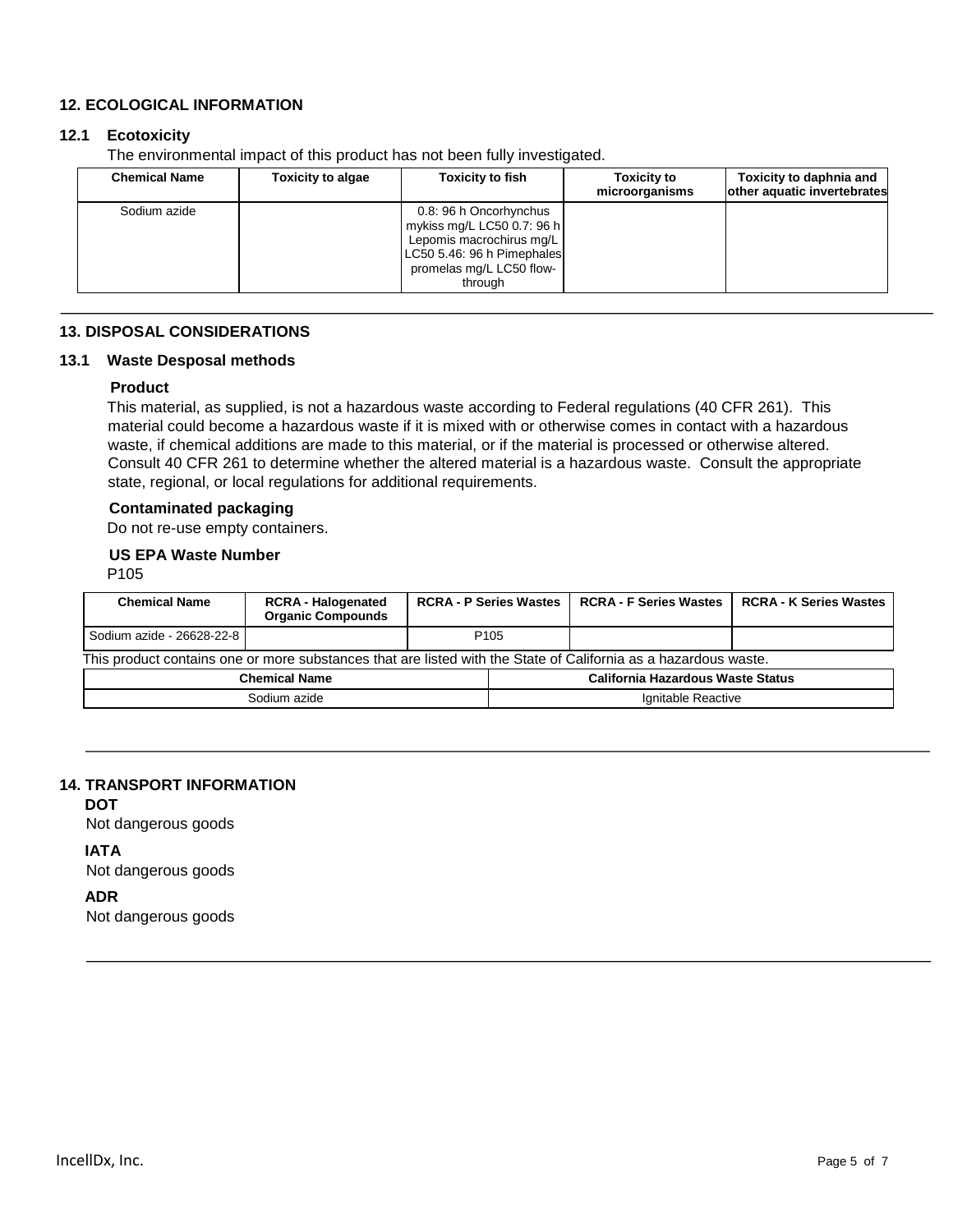#### **U.S. Federal Regulations**

#### **SARA 313**

Section 313 of Title III of the Superfund Amendments and Reauthorization Act of 1986 (SARA). This product does not contain any chemicals which are subject to the reporting requirements of the Act and Title 40 of the Code of Federal Regulations, Part 372. **SARA 311/312 Hazard Categories** 

| <b>Acute Health Hazard</b>        |    |
|-----------------------------------|----|
| <b>Chronic Health Hazard</b>      | no |
| <b>Fire Hazard</b>                | no |
| Sudden Release of Pressure Hazard | no |
|                                   | no |
| <b>Reactive Hazard</b>            | no |

#### **Clean Water Act**

This product does not contain any substances regulated as pollutants pursuant to the Clean Water Act (40 CFR 122.21 and 40 CFR 122.42).

#### **CERCLA**

This material, as supplied, does not contain any substances regulated as hazardous substances under the Comprehensive Environmental Response Compensation and Liability Act (CERCLA) (40 CFR 302) or the Superfund Amendments and Reauthorization Act (SARA) (40 CFR 355). There may be specific reporting requirements at the local, regional, or state level pertaining to releases of this material.

| <b>Chemical Name</b> | <b>Hazardous Substances RQs</b> | <b>Extremely Hazardous Substances</b><br><b>RQs</b> | <b>RQ</b>                                 |
|----------------------|---------------------------------|-----------------------------------------------------|-------------------------------------------|
| Sodium azide         | 1000 lb                         | 1000 lb                                             | RQ 1000 lb final RQ RQ 454 kg final<br>RQ |
|                      |                                 |                                                     |                                           |

\_\_\_\_\_\_\_\_\_\_\_\_\_\_\_\_\_\_\_\_\_\_\_\_\_\_\_\_\_\_\_\_\_\_\_\_\_\_\_\_\_\_\_\_\_\_\_\_\_\_\_\_\_\_\_\_\_\_\_\_\_\_\_\_\_\_\_\_\_\_\_\_\_\_\_\_\_\_\_\_\_\_\_\_\_\_\_\_\_\_\_\_\_

#### **U.S. State Regulations**

#### **California Proposition 65**

This product does not contain any Proposition 65 chemicals.

#### **U.S. State Right-to-Know Regulations**

| <b>Chemical Name</b> | <b>Massachusetts</b> | <b>New Jersey</b> | Pennsvlvania | <b>Illinois</b> | Rhode Island |
|----------------------|----------------------|-------------------|--------------|-----------------|--------------|
| Sodium azide         |                      |                   |              |                 |              |

#### **International Regulations**

**WHMIS Note:** This product has been classified in accordance with the hazard criteria of the Controlled Products Regulations (CPR) and the MSDS contains all the information required by the CPR.

#### **16. OTHER INFORMATION**

#### **Full text of H-Statements referred to under sections 2 and 3**

H300 + H310 - Fatal if swallowed or in contact with skinH400 - Very toxic to aquatic life H410 - Very toxic to aquatic life with long lasting effects